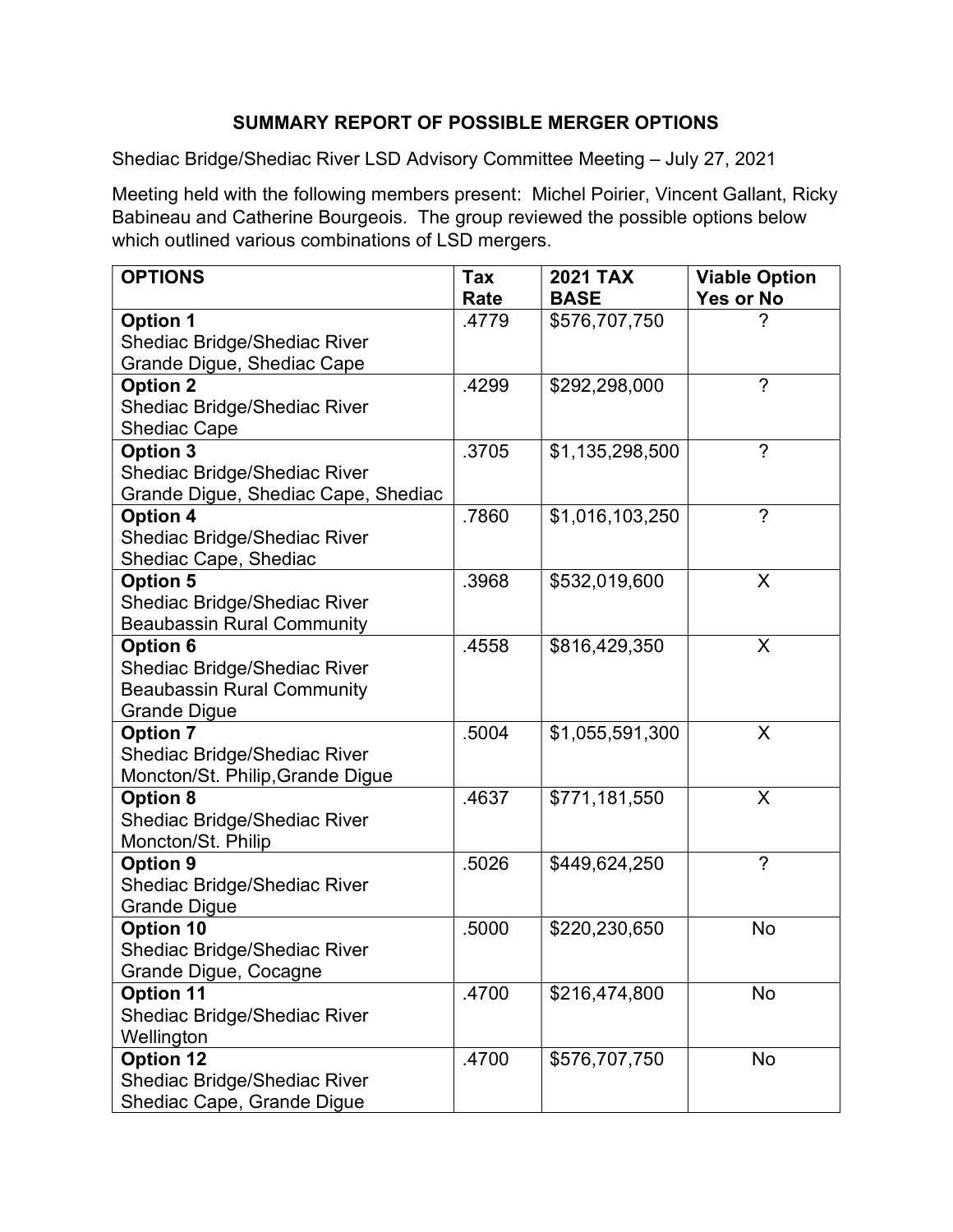| <b>Option 13</b>                    | .4200 | \$292,298,000   | No       |
|-------------------------------------|-------|-----------------|----------|
| <b>Shediac Bridge/Shediac River</b> |       |                 |          |
| <b>Shediac Cape</b>                 |       |                 |          |
| Option 14                           | .4688 | \$582,995,500   | $\gamma$ |
| <b>Shediac Bridge/Shediac River</b> |       |                 |          |
| Scoudouc, Scoudouc Road             |       |                 |          |
| <b>Grande Digue</b>                 |       |                 |          |
| <b>Option 15</b>                    | .4337 | \$298,495,500   | ?        |
| Shediac Bridge/Shediac River        |       |                 |          |
| Scoudouc, Scoudouc Road             |       |                 |          |
| <b>Option 16</b>                    | .8375 | \$1,173,429,500 | X        |
| <b>Shediac Bridge/Shediac River</b> |       |                 |          |
| Shediac, Grande Digue               |       |                 |          |
| <b>Option 17</b>                    | .9648 | \$889,019,750   | X        |
| <b>Shediac Bridge/Shediac River</b> |       |                 |          |
| Shediac                             |       |                 |          |
| Proposal                            | .4608 | \$425,579,050   | $\gamma$ |
| <b>Option 18</b>                    |       |                 |          |
| <b>Shediac Bridge/Shediac River</b> |       |                 |          |
| Scoudouc, Scoudouc Road             |       |                 |          |
| <b>Shediac Cape</b>                 |       |                 |          |
| <b>Option 19</b>                    | .4487 | \$709,988,750   | ?        |
| <b>Shediac Bridge/Shediac River</b> |       |                 |          |
| Scoudouc, Scoudouc Road             |       |                 |          |
| Shediac Cape, Grande Digue          |       |                 |          |

| Possible Merger Options: | Proposed:  |
|--------------------------|------------|
| Option #1                | Option #2  |
| Option #2                | Option #18 |
| Option #3                | Option #4  |
| Option #4                | Option #14 |
| Option #5                | Option #19 |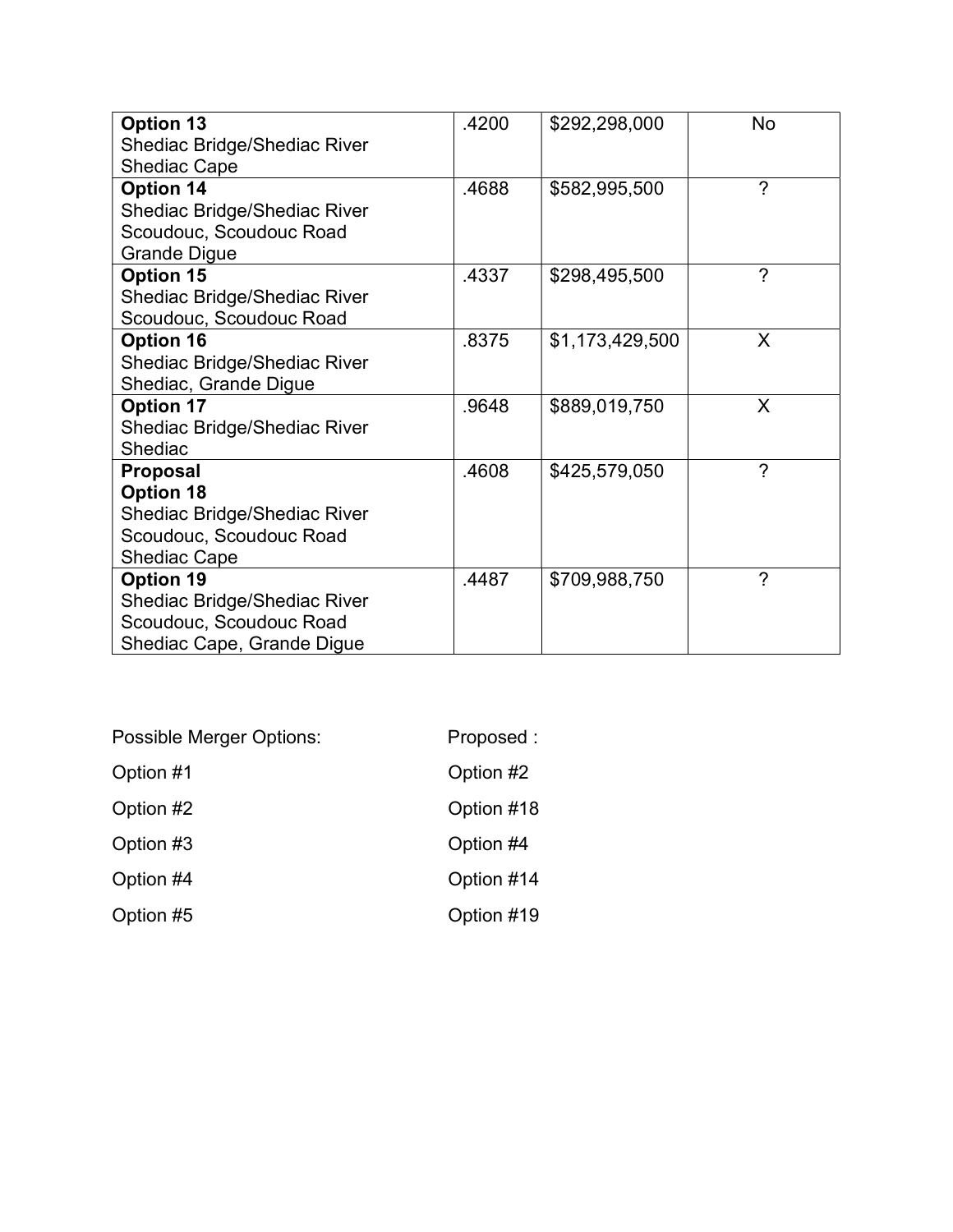## NEXT STEPS

- 1) Make arrangements to meet with the Town of Shediac, Michel will contact the Town Manager to schedule a meeting in the near future
- 2) Schedule a meeting with someone from Shediac Cape, Ricky and Rémi will try to contact a few people in the community to schedule a meeting ASAP
- 3) Schedule a meeting with a representation from the Scoudouc LSD Advisory Committee ASAP
- 4) Once meeting have been held the Committee will meet to review the findings from those meetings by week ending August 13, 2021
- 5) Catherine to follow-up with Minister Daniel Allain's office to find out when the public consultation meeting will be held
- 6) Michel to follow up with Daniel Bourgeois after their LSD meeting scheduled for July 27, 2021
- 7) Michel to write an email to Ryan Donaghy to express interest in amalgamating Shediac Cape, Scoudouc, Scoudouc Road, with Shediac Bridge/Shediac River and Grande Digue by week ending July 31, 2021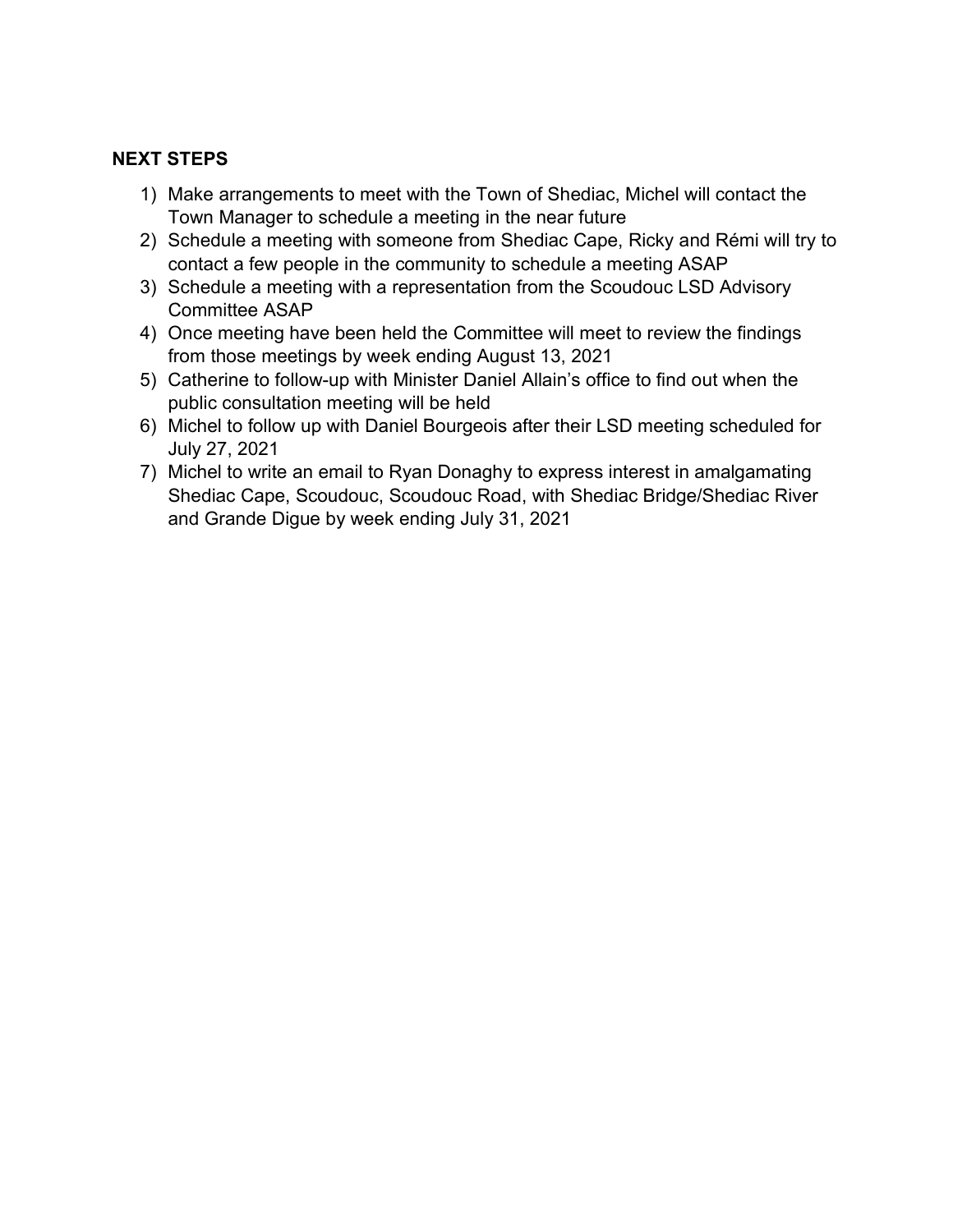### Meeting August 3, 2021 - Summary

The Shediac Bridge/Shediac River LSD Committee today met to review the research done to date and discuss the next steps of the Committee in response to the Local Governance Green Paper.

# OUR GOAL

## What is the best proposal and the best suitable scenario for SHEDIAC BRIDGE/SHEDIAC RIVER to amalgamate with another LSD for future growth and to minimize potential increases for our property tax payers?

- 1) After the meeting of the Grande Digue LSD Advisory Committee, their decision was that they would rather join the Shediac Bridge/Shediac River LSD instead of amalgamating with the Cocagne Rural Community. They are also in agreement with us to look at the possibility of amalgamating with Shediac Cape, Scoudouc and Scoudouc Road, to be discussed further.
- 2) Members of the Shediac Bridge/Shediac River LSD Committee will reach out to citizens of the Scoudouc and Shediac Cape and Scoudouc Road communities to set up a meeting to discuss possibilities of amalgamation with their respective communities. There are no active Committees currently in these communities
- 3) Possible proposal for proposed merger:
	- 1) To include
		- i. Shediac Bridge/Shediac River
		- ii. Shediac Cape
		- iii. Scoudouc
		- iv. Scoudouc Road
		- v. Grande Digue
	- 2) To include the Town of Shediac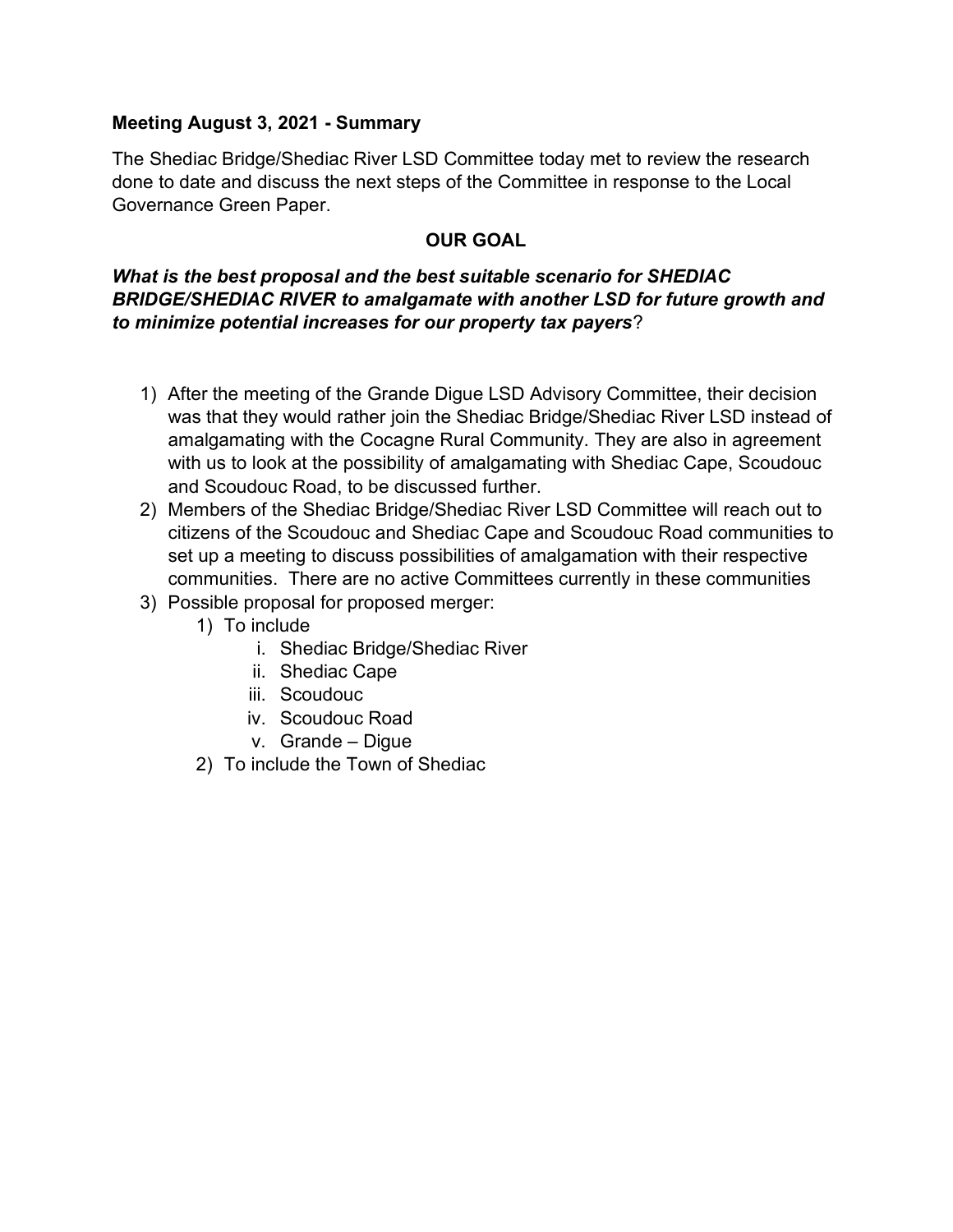# LOCAL GOVERNANCE REFORM

#### RECOMMENDATION - Option #1

Tax Rate: .04487

Tax Base: 709,988.750

Population: 5,474

Shediac Bridge /Shediac River

- $\triangleright$  Shediac Cape
- $\triangleright$  Scoudouc
- $\triangleright$  Scoudouc Road
- $\triangleright$  Grande Digue

## RECOMMENDATION - Option #2

Tax Rate: .6749

Tax Base:1,433,794,000

Population: 12,138

- $\triangleright$  Shediac Bridge /Shediac River
- $\triangleright$  Shediac Cape
- $\triangleright$  Scoudouc
- $\triangleright$  Scoudouc Road
- $\triangleright$  Grande Digue
- $\triangleright$  Shediac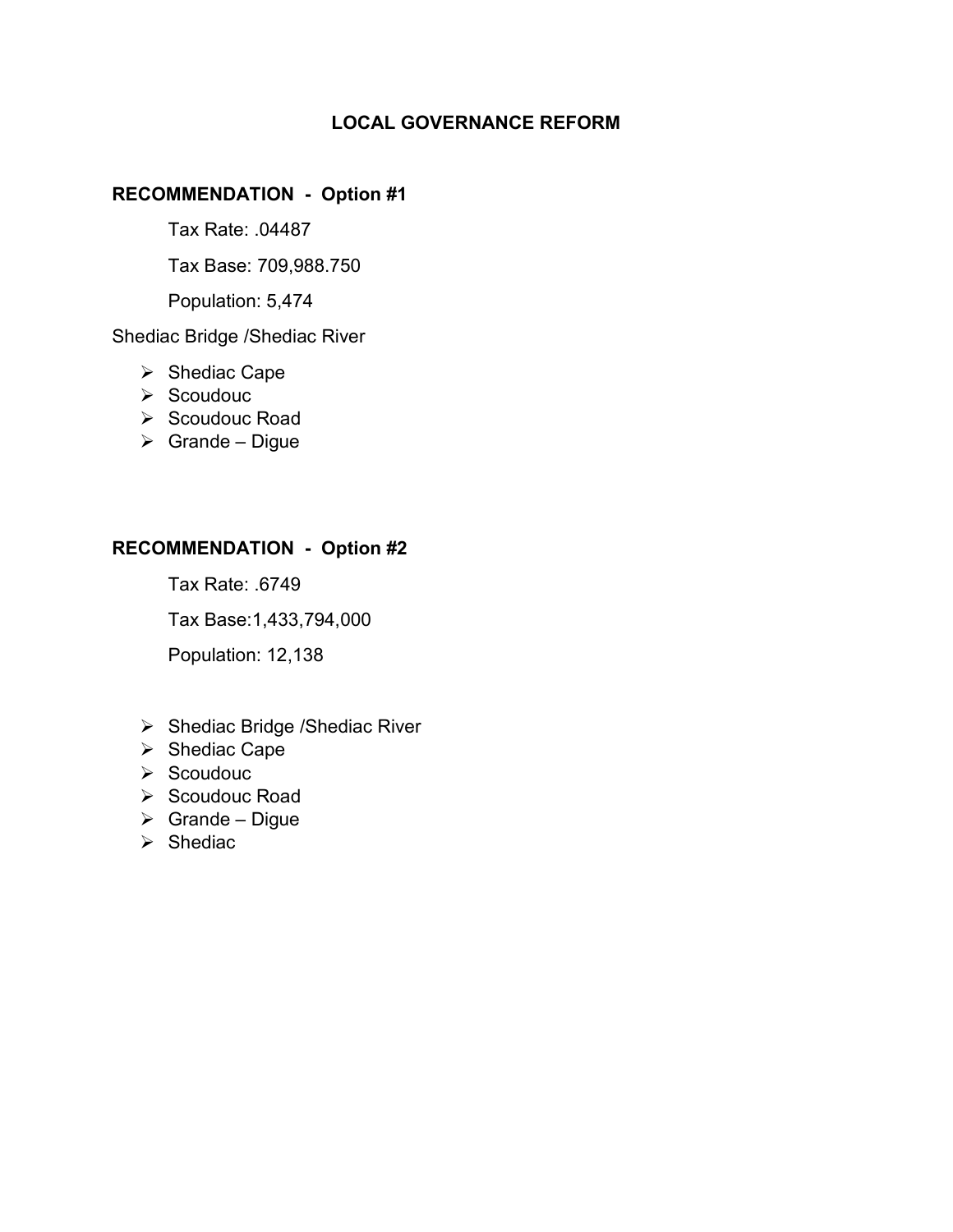## Meeting – August 17, 2021

At this meeting, reviewed Option 2 without Shediac.

#### Possible Option

| <b>LSD COMMUNITY</b>   | <b>POPULATION</b> | <b>TAX RATE</b> | <b>TASE BASE</b> |
|------------------------|-------------------|-----------------|------------------|
| <b>Grande Digue</b>    | 2263              | .5740           | 284,409,750      |
| Shediac Bridge/Shediac | 1098              | .4312           | 165,214,500      |
| <b>River</b>           |                   |                 |                  |
| Scoudouc               | 1084              | .4244           | 112,220,550      |
| Scoudouc Road          | 193               | .4447           | 210,604,500      |
| Pointe du Chene        | 716               | .4662           | 173,404,500      |
| <b>Shediac Cape</b>    | 838               | .4286           | 127,083,500      |
| <b>TOTAL</b>           | 6188              | .4616 AVG       | 883,393,250      |
|                        | <b>773 AVG</b>    |                 | 147,232,208 AVG  |

#### Issues/Concerns

- $\checkmark$  Environmental issues
- $\checkmark$  Zoning issues
- $\checkmark$  Fire protection
- $\checkmark$  Commercial development
- $\checkmark$  Language issues
- $\checkmark$  Road management
- $\checkmark$  Location of municipal office

### Meeting September 8, 2021 –

Present Michel Poirier, Vincent Gallant and Catherine Bourgeois. We met to review the possible options we had identified at our last meeting and included the population in each LSD. See below:

Possible Combination - Option 1

| <b>LSD COMMUNITY</b>   | <b>POPULATION</b> | <b>TAX RATE</b> | <b>TASE BASE</b> |
|------------------------|-------------------|-----------------|------------------|
| Shediac Bridge/Shediac | 1098              | .4312           | 165,214,500      |
| <b>River</b>           |                   |                 |                  |
| <b>Shediac Cape</b>    | 838               | .4286           | 127,383,500      |
| Scoudouc Road          | 193               | .4447           | 21,060,450       |
|                        |                   |                 |                  |
| <b>Subtotal</b>        | 2129              | .4347 AVG       | 313,358,450/     |
|                        |                   |                 | AVG 104,452,816  |
| Scoudouc               | 1084              | .4244           | 112,220,550      |
| <b>TOTAL</b>           | 3213              | .4322 AVG       | 425,579,000      |
|                        |                   |                 | AVG 106,394,750  |
|                        |                   |                 |                  |